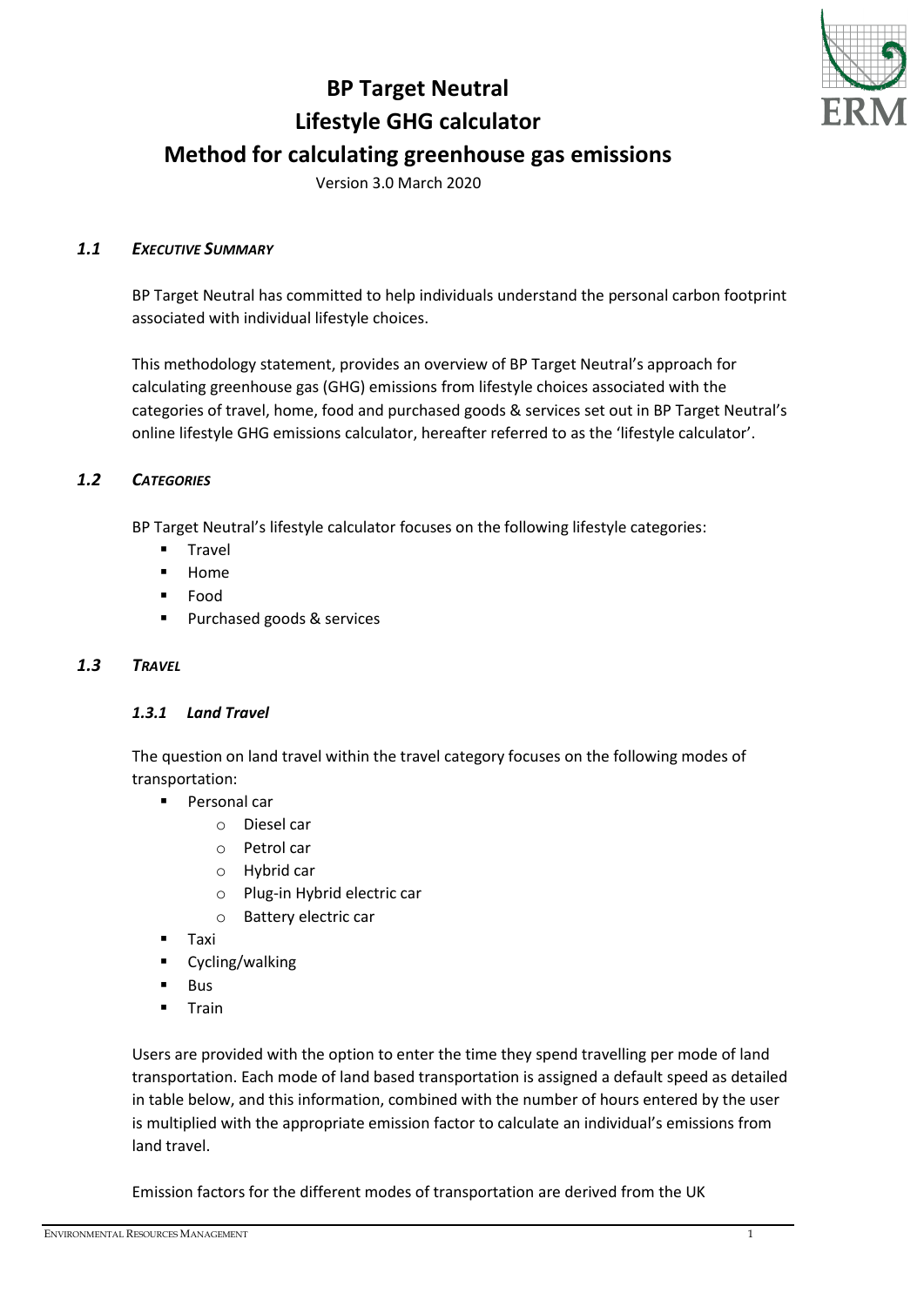Government Greenhouse Gas (GHG) Conversion Factors for Company Reporting<sup>1</sup>, with the exception of walking/cycling which has zero emissions associated with use as a mode of transportation.



Emissions are determined taking into account the vehicle and fuel types, and are based on distance travelled using the appropriate average emission factors for different modes of travel. When calculating emissions, not only are direct emissions of  $CO<sub>2</sub>$ , CH<sub>4</sub> and N<sub>2</sub>O from the combustion of fuel accounted for, but the indirect emissions associated with the extraction and transport of primary fuels as well as the refining, distribution, storage and retail of finished fuels, also known as the 'well-to-tank' emissions are also taken into consideration.

The applicable 'well-to-tank' emissions, relating to fuels or different travel modes, are derived from the specific 'WTT' table in the GHG Conversion Factors for Company Reporting<sup>1</sup> document and added to the relevant emission factor. Table 1 below shows a sample of emission factors used in the land travel section of the lifestyle calculator.

**Table 1: Example emission factors used for the land travel calculations**

| Type of<br>transportation | <b>Fuel Type</b> | <b>Emission</b><br><b>Factor</b> | <b>WTT</b><br><b>Factor</b> | <b>Final</b><br><b>Emission</b><br>Factor | Unit                   |
|---------------------------|------------------|----------------------------------|-----------------------------|-------------------------------------------|------------------------|
|                           | Petrol           | 0.1808                           | 0.0491                      | 0.2300                                    | kgCO <sub>2</sub> e/km |
| Car                       | Diesel           | 0.1734                           | 0.0414                      | 0.2147                                    | kgCO <sub>2</sub> e/km |
|                           | Hybrid           | 0.1147                           | 0.0292                      | 0.1439                                    | kgCO <sub>2</sub> e/km |
| <b>Bus</b>                | N/A              | 0.1208                           | 0.0288                      | 0.1496                                    | kgCO <sub>2</sub> e/km |

Default speeds for car/taxis and buses are obtained from averaging data provided by the UK Department for Transport statistics<sup>2</sup> and default speed for trains is obtained by taking the most conservative figure across EU countries, as published by the European Commission Directorate General for Mobility and Transport<sup>3</sup>.

| <b>Type of transportation</b> | <b>Speed</b> | Unit  |
|-------------------------------|--------------|-------|
| Car/Taxi                      | 71           | km/hr |
| <b>Bus</b>                    | 54           | km/hr |
| Train                         | 160          | km/hr |

## *1.3.2 Air Travel*

The question on air travel focusses on the following classes of air travel:

- **•** Domestic flights
- **Short haul flights** 
	- o Economy class
	- o Business class
- Long haul flights
	- o Economy class
	- o Premium Economy class
	- o Business class
	- o First class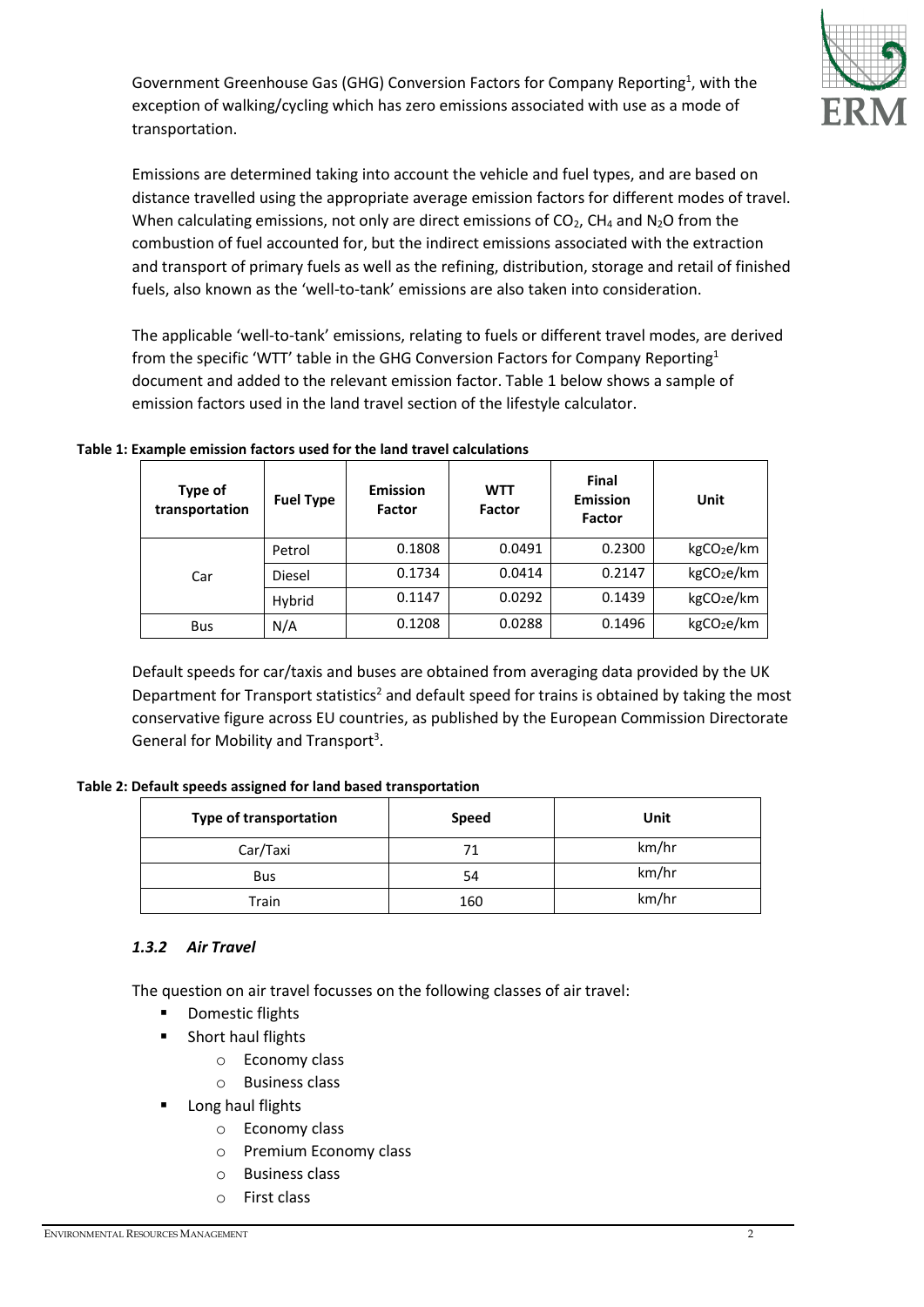

Users are asked to input the total number of return flights per domestic, short haul and long haul travel. Additionally, for short haul and long haul travel categories, users have the option to detail which class of travel, or apply the average or default emission factor for short/long haul flights for the calculations.

Band distances<sup>4</sup> are provided as a guide for users to determine which category to log their flight as, and a default band distance per flight type is used for the calculations as detailed in Table 2 below.

#### **Table 3: Band distances used for the air travel calculations**

| <b>Flight type</b>               | <b>Band range</b><br>(km) | <b>Band distance used for</b><br>Lifestyle Calculator (km) |  |
|----------------------------------|---------------------------|------------------------------------------------------------|--|
| Domestic flights                 | $0 - 400$                 | 400                                                        |  |
| Short-haul international flights | 400 - 3700                | 2050                                                       |  |
| Long-haul international flights  | Over 3700                 | 5000                                                       |  |

As with the land travel emission factors, the Emission factors for the air travel transportation are derived from the UK Government Greenhouse Gas (GHG) Conversion Factors for Company Reporting1.

Two key elements that form the basis of air travel emission factors, which are incorporated into the UK government GHG conversion factors, are listed below:

- (1) An uplift factor of 8% applied to the flight distance to factor in sub-optimal routing and stacking at airports during periods of heavy congestion; and
- (2) Radiative Forcing Index (RFI) of 1.9 applied to the  $CO<sub>2</sub>e$  emissions factor of any given flight type to account for climate change effects of aviation that are not captured in fuel combustion factors, for example, those associated with vapour trails or  $NO<sub>x</sub>$ emissions.

As with the land travel emission factors, 'WTT' emissions have been included in the relevant emission factors for air travel as well.

## *1.4 HOME*

This category covers emissions from use of electricity, natural gas and other fuels for powering and heating an individual's home. The total energy related emissions from the home category are divided by the total number of adults living in the user's home.

## *1.4.1 Electricity*

Users are asked to enter the annual electricity kWh (kilowatt-hour) consumption, or if they do not know their kWh consumption, to choose one of the options below:

- **Small house or a flat (2500 kWh)**
- **Medium house or flat (4200 kWh)**
- Large house (7100 kWh)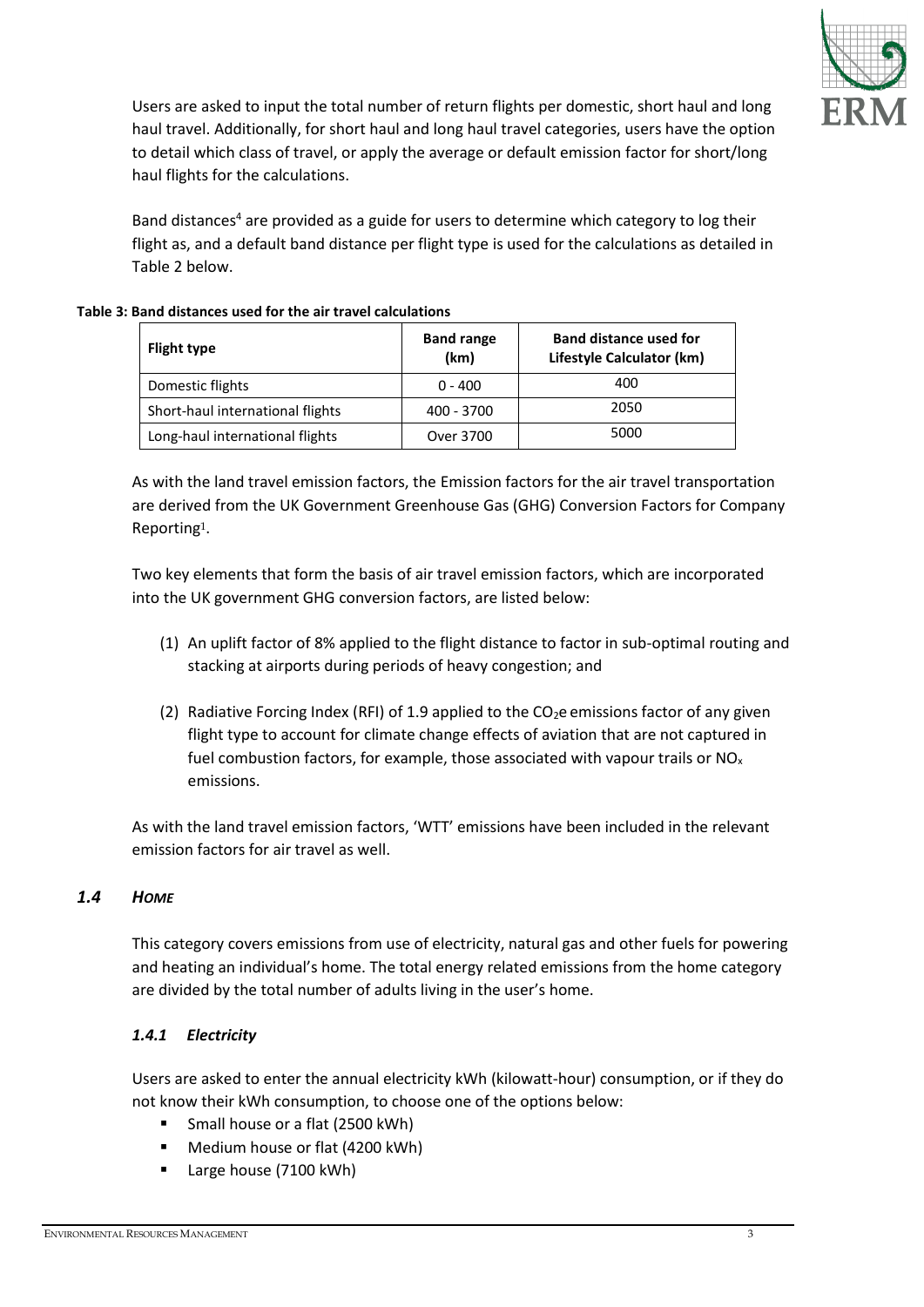Each of the above three options are associated with a default kWh consumption as detailed above and are based on low, medium and high energy consumption for typical domestic electricity consumption values in the UK, published by Ofgem<sup>5</sup>.



Average emission factor for the world's electricity consumption is derived from the International Energy Agency Emissions Factors for World Energy<sup>6</sup>. This emission factor has been built including direct emissions of  $CO<sub>2</sub>$ , CH<sub>4</sub> and N<sub>2</sub>O, corrected for transmission and distribution losses induced emissions, and corrected for trade induced emissions.

Additionally, to account for the associated 'well-to-tank' emissions, the specific WTTs are derived from the GHG Conversion Factors for Company Reporting document and added to the relevant IEA world electricity emission factor.

Furthermore, in relation to electricity use, the lifestyle calculator asks users if they have a contract that commits to a specific percentage of renewable energy in the electricity that they purchase. The International Energy Agency reports that renewables account for 25% of global energy<sup>7</sup> – therefore the lifestyle calculator credits those users that enter a value greater than 25% for renewable energy in their purchased electricity mix.

Moreover, the Energy Savings Trust<sup>8</sup> estimates that total standby consumption of lights and appliances can amount to 9%-16% of total domestic power demand. Therefore, if a user reports that they sometimes or always turn off lights and appliances when not in use, the lifestyle calculator credits them with an electricity saving of 9% and 16% respectively.

## *1.4.2 Gas*

Users are asked to enter their annual natural gas kWh (kilowatt-hour) consumption, or if they do not know their kWh consumption, to choose one of the options below:

- Small house or a flat (8000 kWh)
- **Medium house or flat (12000 kWh)**
- Large house (17000 kWh)

Each of the above three options are associated with a default kWh consumption as detailed above and are based on low, medium and high energy consumption for typical domestic gas consumption values in the UK, published by Ofgem<sup>3</sup>.

Emission factor for the use of natural gas as well as associated WTT emissions are derived from the UK Government Greenhouse Gas (GHG) Conversion Factors for Company Reporting<sup>1</sup>.

## **Table 4: Emission factor used for natural gas related calculations**

| <b>Fuel Type</b> | <b>Emission</b><br>Factor | <b>WTT</b><br><b>Factor</b> | Final<br><b>Emission</b><br>Factor | Unit       |
|------------------|---------------------------|-----------------------------|------------------------------------|------------|
| Natural Gas      | 0.1844                    | 0.0239                      | 0.2083                             | kgCO2e/kWh |

## *1.4.3 Other fuels*

Users are asked to enter their annual consumption of kerosene (in litres), coal (in kilograms) and wood (in kilograms). Emission factors for these fuels, along with the associated WTT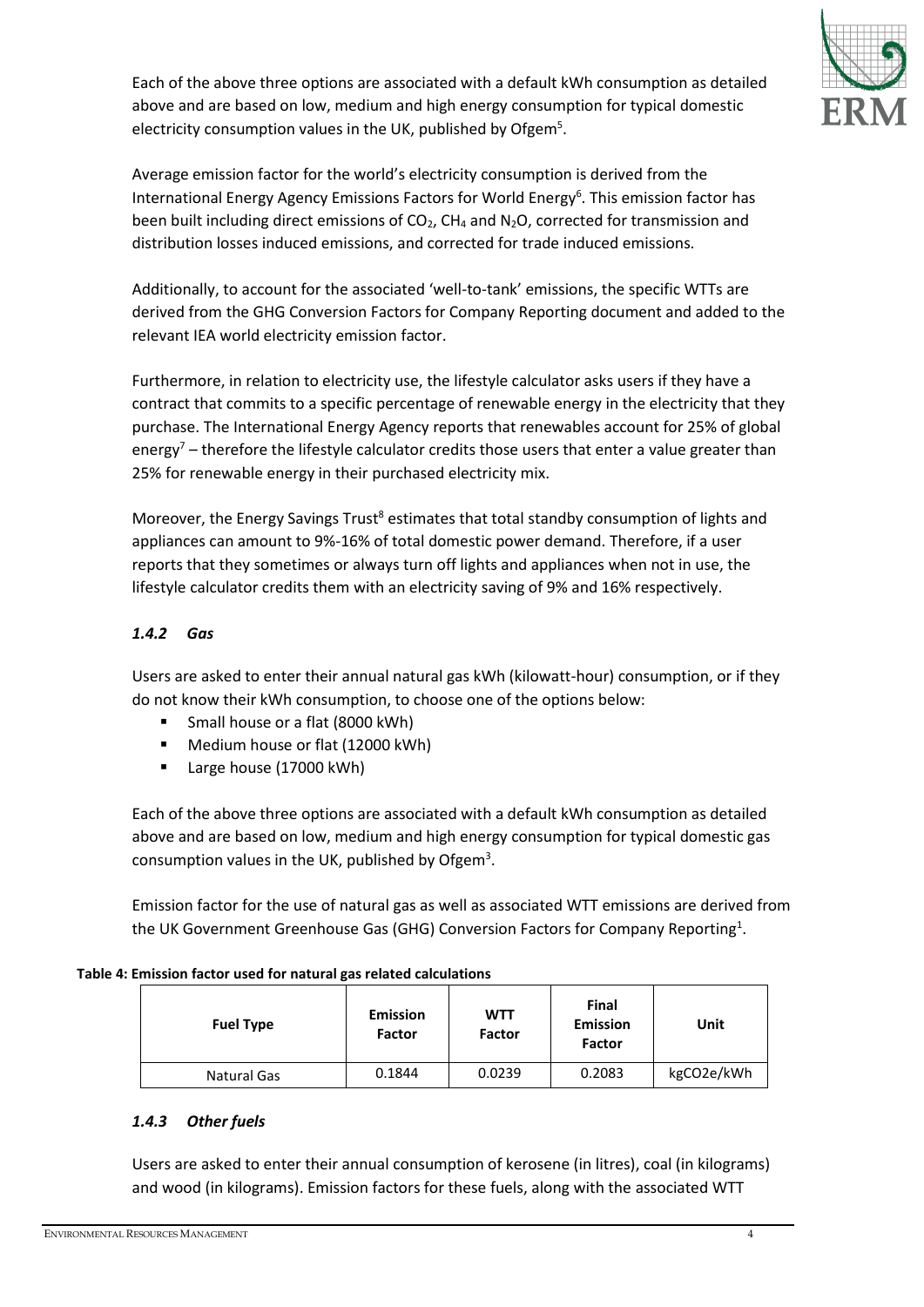emissions are derived from the UK Government Greenhouse Gas (GHG) Conversion Factors for Company Reporting<sup>1</sup>.



#### **Table 5: Emission factors used for other fuel related calculations**

| <b>Fuel Type</b> | <b>Emission</b><br>Factor | <b>WTT</b><br><b>Factor</b> | Final<br><b>Emission</b><br>Factor | Unit                      |
|------------------|---------------------------|-----------------------------|------------------------------------|---------------------------|
| Kerosene         | 2.5404                    | 0.5282                      | 3.0686                             | kgCO <sub>2</sub> e/litre |
| Coal             | 2.7447                    | 0.3962                      | 3.1409                             | kgCO <sub>2</sub> e/kg    |
| Wood             | 0.0638                    | 0.0521                      | 0.1160                             | kgCO <sub>2</sub> e/kg    |

## *1.5 FOOD*

## *1.5.1 Diet*

This category focusses on emissions related to an individual's dietary choices. Users are asked to select the diet option that best describes their own diet:

- **Meat in most meals**
- **Meat in some meals**
- No red meat
- **•** Vegetarian
- Vegan

The emission factors for diet related emissions are referenced from Shrink That Footprint website<sup>9</sup>, which uses data from US Department of Agriculture's Economic Research Service (ERS/USDA) and various Economic Input-Output Life Cycle Assessment (EIO-LCA) data to calculate food supply emissions. Total diet related emission factors (per person per annum) are obtained by adding food supply emissions, storage emissions and cooking emissions<sup>7</sup> together as detailed in the table below.

## **Table 6: Emission factors used for diet related emissions**

| <b>Diet</b>        | Food supply<br>emissions<br>(tCO2e/person) | <b>Storage</b><br>emissions<br>(tCO2e/person) | <b>Cooking</b><br>emissions<br>(tCO2e/person) | <b>Total Diet</b><br>related<br>emissions<br>(tCO2e/person) |
|--------------------|--------------------------------------------|-----------------------------------------------|-----------------------------------------------|-------------------------------------------------------------|
| Meat in most meals | 3.29                                       | 0.04                                          | 0.02                                          | 3.35                                                        |
| Meat in some meals | 2.52                                       | 0.04                                          | 0.02                                          | 2.58                                                        |
| No red meat        | 1.90                                       | 0.04                                          | 0.02                                          | 1.96                                                        |
| Vegetarian         | 1.70                                       | 0.04                                          | 0.02                                          | 1.76                                                        |
| Vegan              | 1.50                                       | 0.04                                          | 0.02                                          | 1.56                                                        |

## *1.5.2 Food miles*

This category covers emissions related to the transportation of food. Users are asked to answer whether they buy ingredients or food produced locally:

- **I** lensure all of the food I buy is locally sourced
- Some of the food I buy is locally sourced
- I do not worry about where my food comes from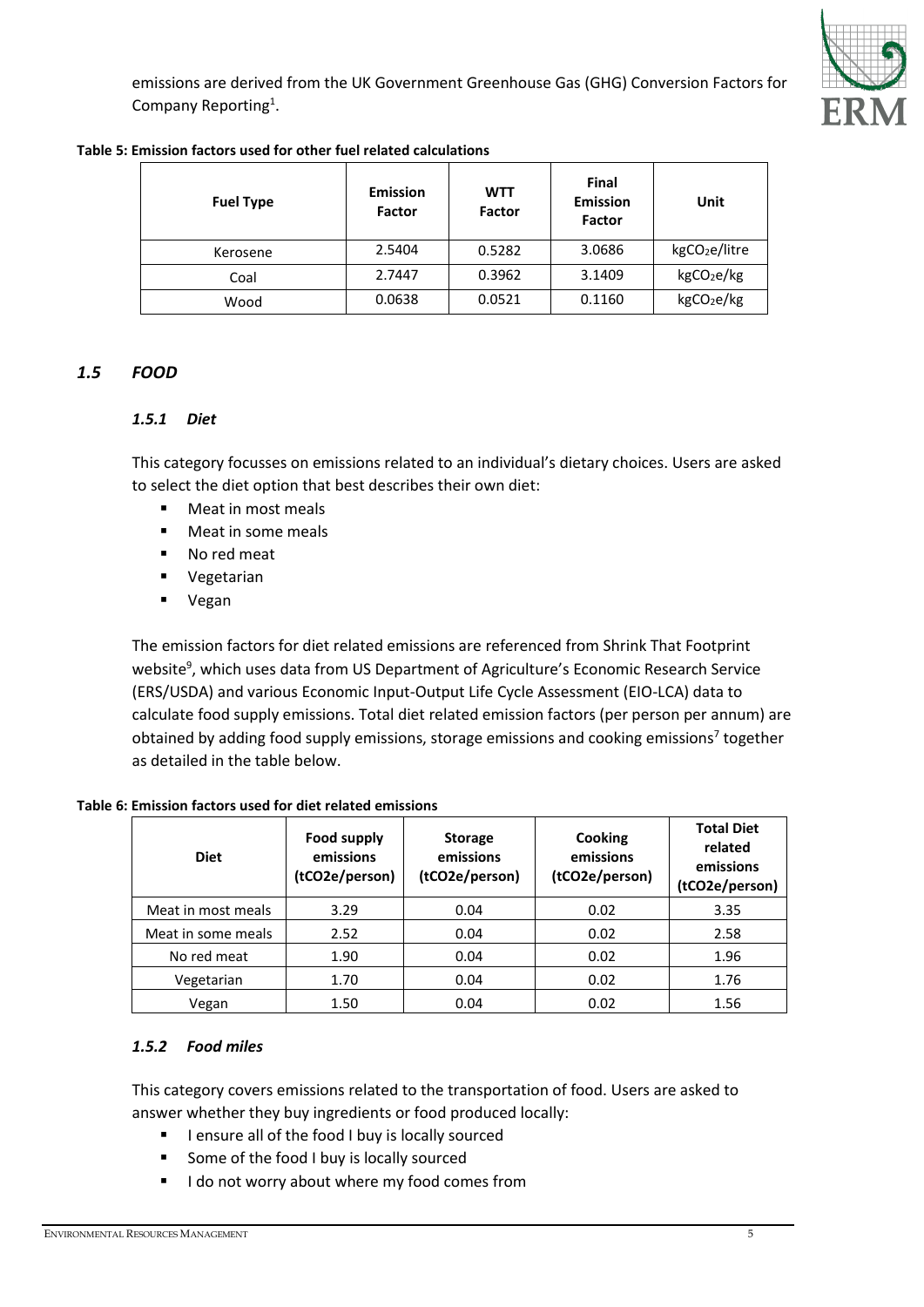

Webber and Matthews<sup>10</sup> details that delivery food miles from producer to retailer account for 0.4 tCO<sub>2</sub>e/year per US household and total freight miles account for 0.9 tCO<sub>2</sub>e/year per US household. By dividing the transport emissions by the average US household size per the UN $^{11}$ , the total transport related emissions per person per annum are obtained as detailed below.

#### **Table 7: Food transportation related emissions**

| <b>Transportation</b>                    | <b>Transport</b><br>emissions<br>(tCO <sub>2</sub> e/US-HH) | <b>US HH size</b> | <b>Transport</b><br>emissions<br>(tCO <sub>2</sub> e/person) |
|------------------------------------------|-------------------------------------------------------------|-------------------|--------------------------------------------------------------|
| Final delivery from producer to retailer | 0.4                                                         | 2.5               | 0.16                                                         |
| Freight miles                            | 0.9                                                         | 2.5               | 0.36                                                         |

Transportation emissions from using locally sourced food is therefore assumed to only include those emissions that arise from final delivery of food from producer to retailer (0.16 tCO2e/person), whereas freight emissions are added when the user is not concerned about where their food comes from (0.52 tCO<sub>2</sub>e/person). The average of the two (0.34 tCO<sub>2</sub>e/person) is used when the user claims to ensure some of their purchased food is locally sourced.

## *1.5.3 Food wastage*

This category covers emissions related to wastage of food. Users are asked to detail how much of the food they cook or buy is wasted or thrown away:

- None
- 0-5%
- 5-10%
- $-10-20%$
- **20-30% or more**

In all of the above categories, the higher figure of the range is used to increase the food related emissions proportionally. The highest figure of food wastage undertaken is 30%, in line with guidance from Food and Agriculture Organisation of UN (FAO) $^{12}$ .

## *1.6 PURCHASED GOODS & SERVICES*

This category covers emissions from the purchase of goods and services. Users are asked to detail the amount of money spent on the following subcategories:

- TV, laptop or PC, mobile phone or tablet
- **Contracts for Phone, Internet and TV**
- **EXECT** Large item of furniture or other equipment e.g. washing machine, dishwasher or freezer
- Clothes and footwear
- Health, beauty and grooming products
- Hotels, restaurants and recreational activities e.g. having a night out with friends

The emission factors for purchased goods and services are referenced from UK Government's Official Statistics UK's carbon footprint<sup>13</sup>, which include an estimate of the total upstream emissions associated with the supply of a particular product. Where multiple supply chain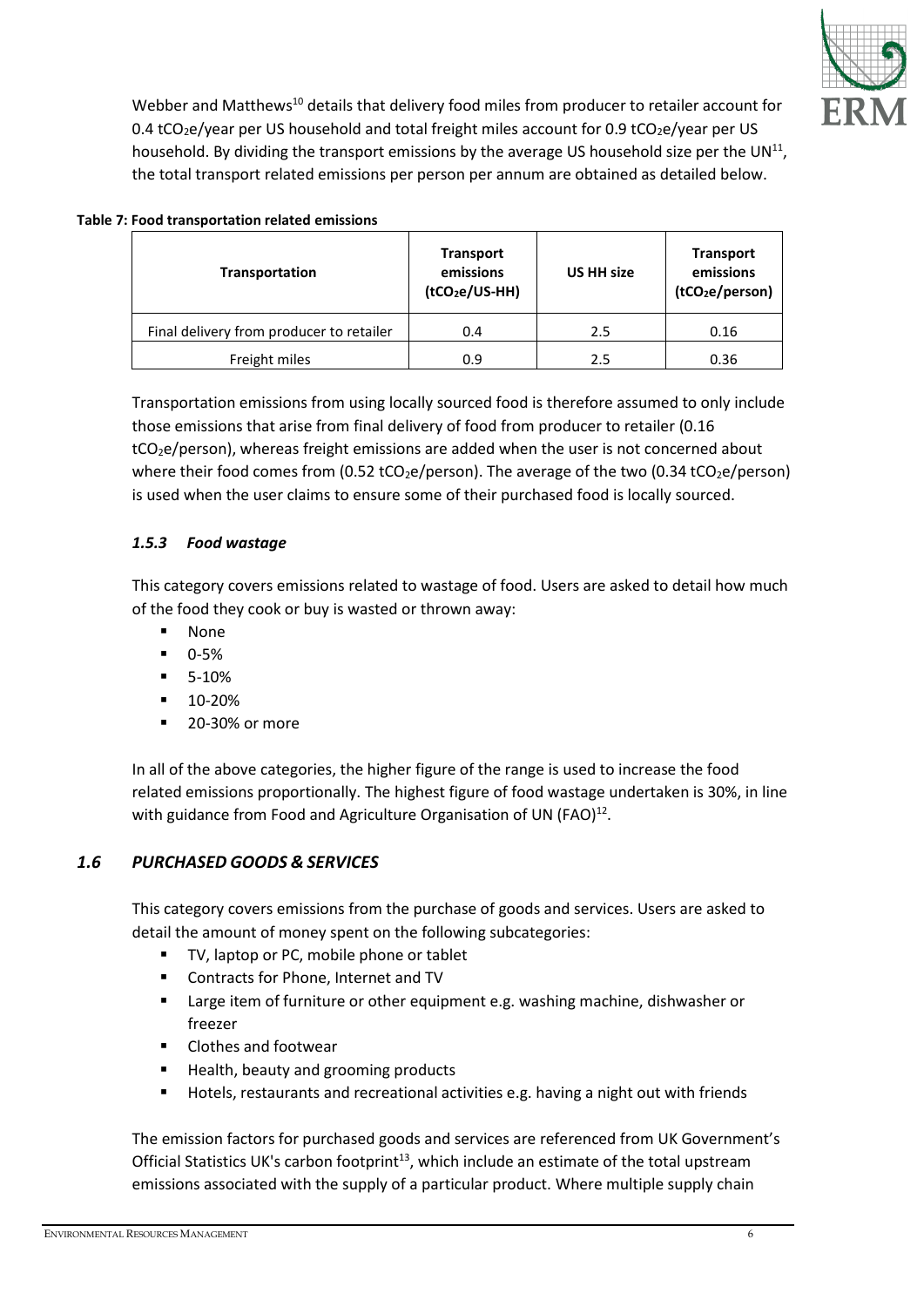emission factors are applicable for a category (e.g. clothes and footwear), the highest applicable emission factor is applied to ensure a conservative result.



Table 8 below shows a sample of emission factors used in the purchased goods and services section of the lifestyle calculator.

| <b>Purchased Goods &amp; Services</b> | <b>Total Emission Factor</b> | Unit                    |  |
|---------------------------------------|------------------------------|-------------------------|--|
| Clothes and footwear                  | 0.6757                       | kgCO <sub>2</sub> e/GBP |  |
| Health, beauty and grooming products  | 1.4422                       | kgCO <sub>2</sub> e/GBP |  |

#### **Table 8: Example emission factors used for purchased goods and services calculations**

1

[https://ec.europa.eu/transport/sites/transport/files/modes/rail/studies/doc/2016-04-price-quality-rail](https://ec.europa.eu/transport/sites/transport/files/modes/rail/studies/doc/2016-04-price-quality-rail-pax-services-final-report.pdf)[pax-services-final-report.pdf](https://ec.europa.eu/transport/sites/transport/files/modes/rail/studies/doc/2016-04-price-quality-rail-pax-services-final-report.pdf) 

<sup>4</sup> GHG Emissions Resulting from Aircraft Travel, Carbon Planet, 2009 Available online at: [http://www.trpa.org/documents/reisc/5\\_Comment%20References/LTSLT\\_FOWS\\_TASC\\_references/Airp](http://www.trpa.org/documents/reisc/5_Comment%20References/LTSLT_FOWS_TASC_references/Airport/Flight_Calculator_Information_v9.2.pdf) ort/Flight\_Calculator\_Information\_v9.2.pdf

<sup>5</sup> Ofgem Typical UK Domestic Consumption Values published 2017 Available online at: [https://www.ofgem.gov.uk/gas/retail-market/monitoring-data-and-statistics/typical-domestic](https://www.ofgem.gov.uk/gas/retail-market/monitoring-data-and-statistics/typical-domestic-consumption-values)[consumption-values](https://www.ofgem.gov.uk/gas/retail-market/monitoring-data-and-statistics/typical-domestic-consumption-values)

<sup>6</sup> 2018 International Energy Agency – Emission Factors for World Energy Available online at:

<sup>1</sup> 2019 UK Government GHG Conversion Factors for Company Reporting. Available online at:

<https://www.gov.uk/government/publications/greenhouse-gas-reporting-conversion-factors-2019>

<sup>&</sup>lt;sup>2</sup> 2018 UK Department for Transport statistics, Table SPE0111 - Free flow vehicle speeds by road type and vehicle type in Great Britain, 2018

Available online at:

[https://www.gov.uk/government/statistical-data-sets/vehicle-speed-compliance-statistics-data-tables](https://www.gov.uk/government/statistical-data-sets/vehicle-speed-compliance-statistics-data-tables-spe)[spe](https://www.gov.uk/government/statistical-data-sets/vehicle-speed-compliance-statistics-data-tables-spe)

<sup>&</sup>lt;sup>3</sup> European Commission Directorate General for Mobility and Transport, Study on the prices and quality of rail passenger services, 2016 Available online at: